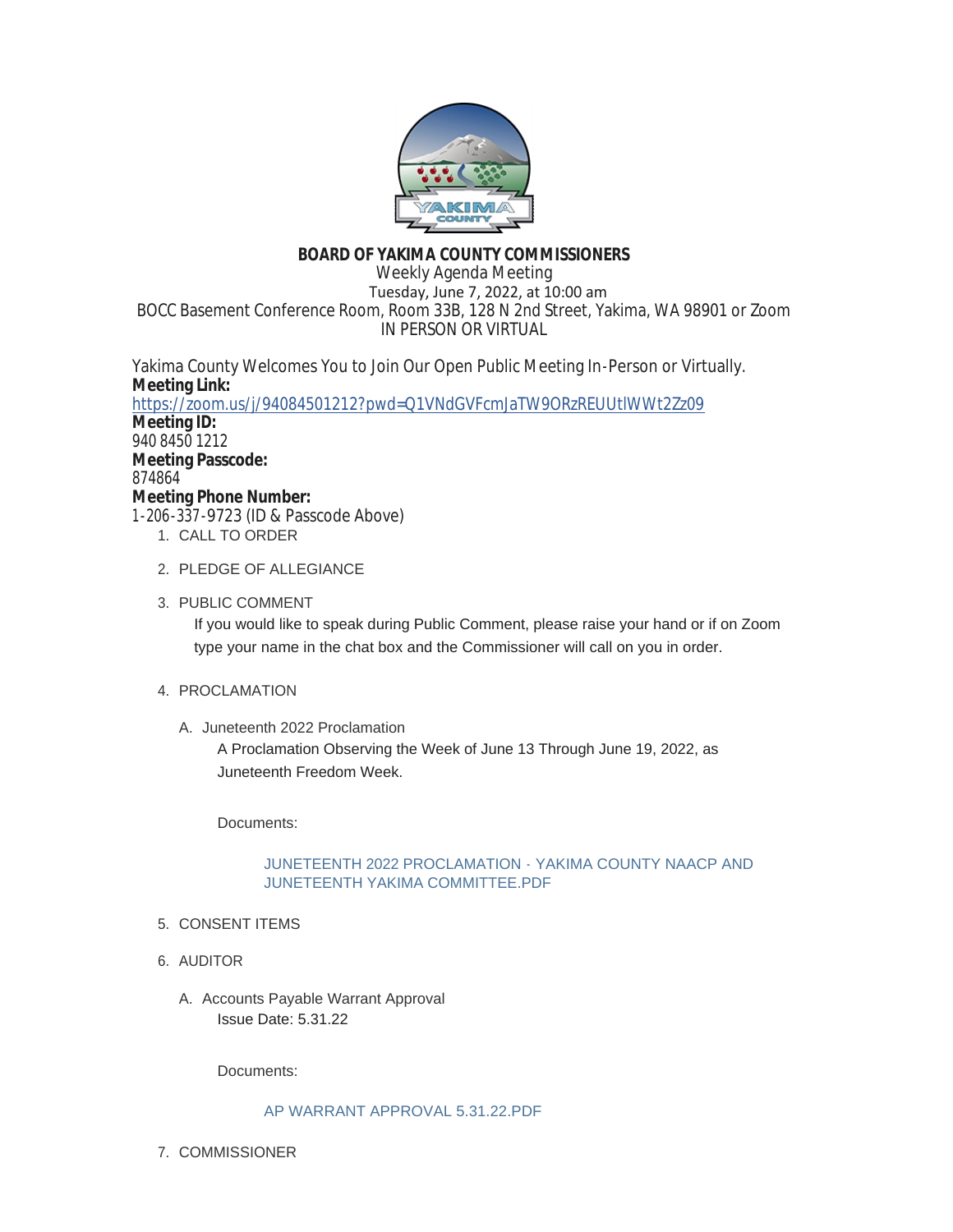## 5.27.22 Work Session Minutes A.

Documents:

# [5.27.22 WORK SESSION MINUTES.PDF](https://www.yakimacounty.us/AgendaCenter/ViewFile/Item/4566?fileID=16254)

5.31.22 Regular Agenda Minutes B.

Documents:

## [5.31.22 REGULAR AGENDA MINUTES.PDF](https://www.yakimacounty.us/AgendaCenter/ViewFile/Item/4567?fileID=16255)

- 8. CORPORATE COUNSEL
	- Resolution 151-2022 A. Denying Claim No. 8-2022 Filed by Geico on Behalf of Their Insured, Lindsie Trimble.

Fiscal Impact: \$0

Documents:

### [151-2022.PDF](https://www.yakimacounty.us/AgendaCenter/ViewFile/Item/4571?fileID=16259)

B. Resolution 152-2022 Denying Claim No. 10-2022 Filed by Rosie Morales.

Fiscal Impact: \$0

Documents:

#### [152-2022.PDF](https://www.yakimacounty.us/AgendaCenter/ViewFile/Item/4572?fileID=16260)

#### 9. COUNTY ROADS

Resolution 148-2022 A.

Improving and Authorizing Advertisement for Bids for a Portion of Ahtanum Road, from 42nd Avenue to 53rd Avenue, as Part of the Ahtanum Road Improvement Project.

Fiscal Impact: \$3,300,000

Documents:

# [148-2022.PDF](https://www.yakimacounty.us/AgendaCenter/ViewFile/Item/4568?fileID=16256)

B. Resolution 149-2022

Making Findings and Determination to Declare Surplus and Sell Certain County Vehicles and Assets Valued Less than \$50,000.

Fiscal Impact: \$0

Documents: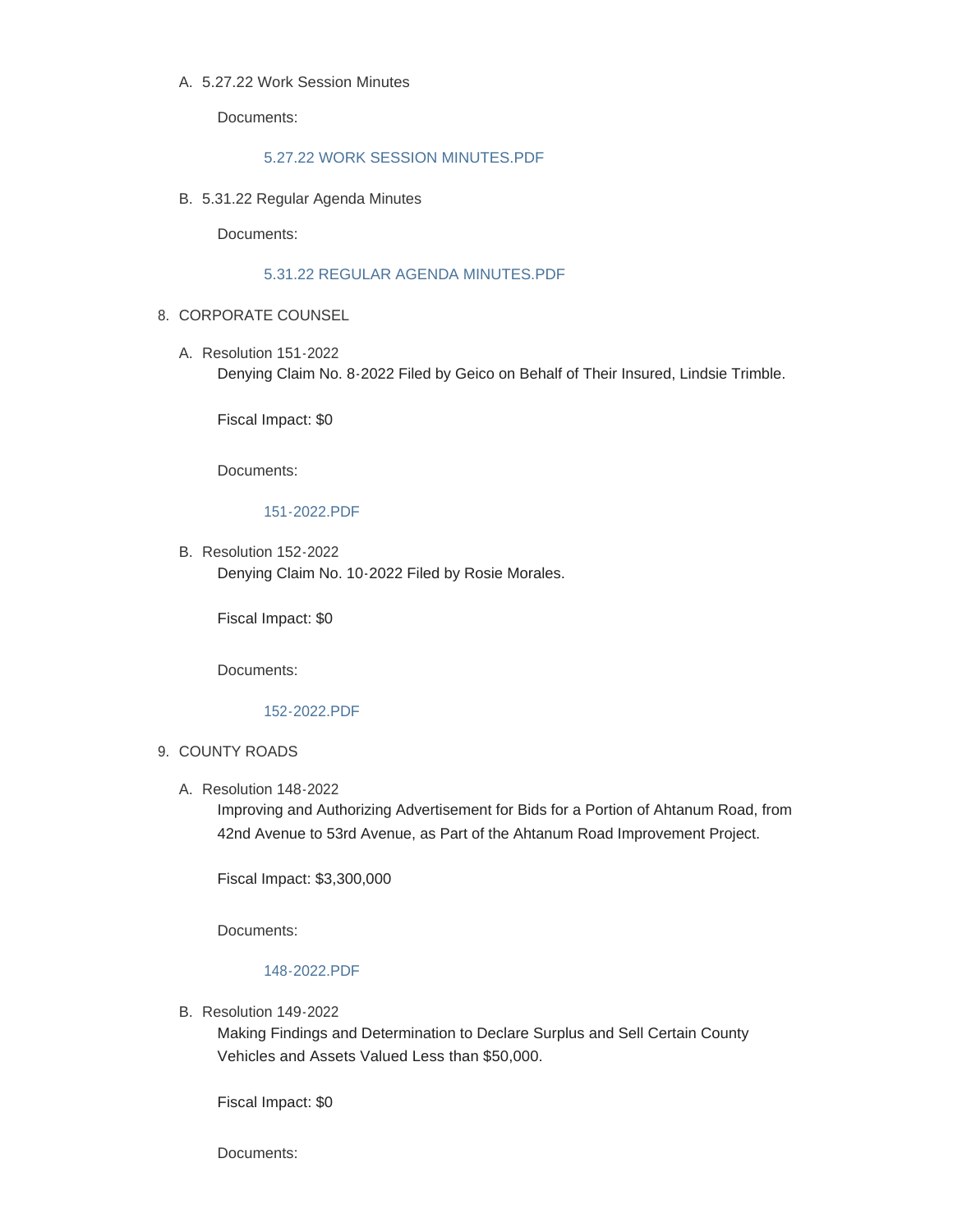## [149-2022.PDF](https://www.yakimacounty.us/AgendaCenter/ViewFile/Item/4569?fileID=16257)

C. Agreement 167-2022

Contract with VPR Services, LLC, for Pavement Condition Rating Survey.

Fiscal Impact: \$79,200 (Budgeted in 2022 Road Fund.)

Documents:

## [BOCC 167-2022.PDF](https://www.yakimacounty.us/AgendaCenter/ViewFile/Item/4576?fileID=16264)

- FACILITIES SERVICES 10.
	- A. Agreement 168-2022

Agreement with Core Northwest, LLC, to Provide Electrical Related On-Call Repair and Maintenance for Issues that May Arise, as Needed and Determined by Yakima County Facilities Services Management for 15 Facility Locations.

Fiscal Impact: NTE \$60,000 Annually

Documents:

### [BOCC 168-2022.PDF](https://www.yakimacounty.us/AgendaCenter/ViewFile/Item/4577?fileID=16265)

B. Agreement 170-2022

Executing a Public Works Contract with Pendleton Excavating, Inc., to Provide Asphalt Repair and a New Asphalt Pad and Path at State Fair Park.

Fiscal Impact: \$22,807.98

Documents:

# [BOCC 170-2022.PDF](https://www.yakimacounty.us/AgendaCenter/ViewFile/Item/4579?fileID=16267)

#### 11. HUMAN SERVICES

A. Agreement 152-2022

Modification #1 to the Yakima Neighborhood Health Services Respite Community Development Block Grant Contract to Allocate Additional Funding to Prevent, Prepare for, and Respond to Coronavirus.

Fiscal Impact: \$28,603 (Increasing Total Contract to \$859,774).

Documents:

#### [BOCC 152-2022.PDF](https://www.yakimacounty.us/AgendaCenter/ViewFile/Item/4580?fileID=16268)

- 12. PUBLIC SERVICES
	- Resolution 150-2022 A.